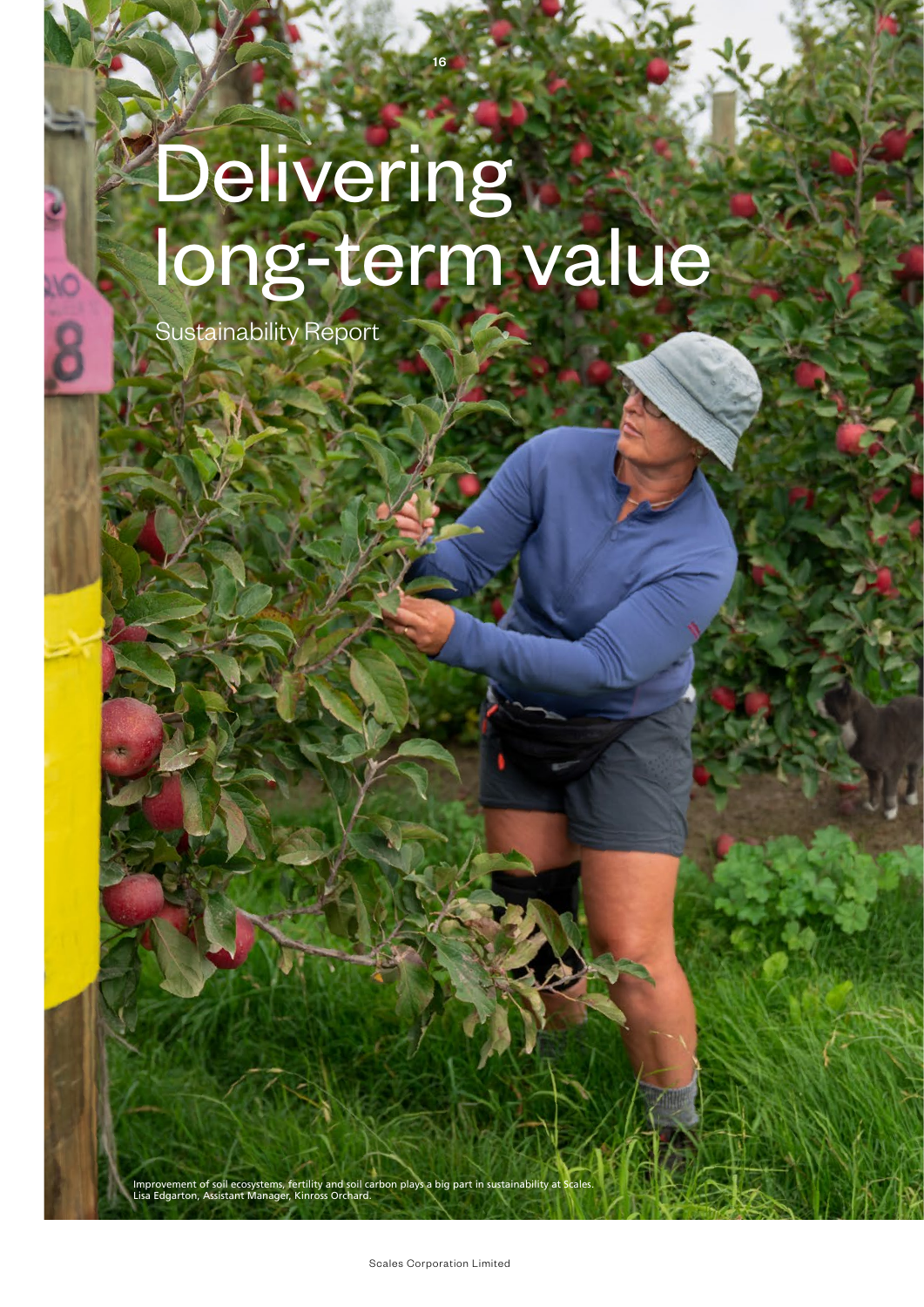In 2021, Scales continued to navigate its way through the COVID-19 pandemic, responding to new challenges as they presented themselves. The resilience and personal commitment that was evidenced from the start of the pandemic continued in 2021 through all our businesses. Despite the ongoing disruption we pushed on with existing and new sustainability initiatives.

We noted, during the year, the findings of COP26 and continue to be informed and guided by the work on sustainability initiatives by various organisations and bodies, both domestically and around the world.

## **Sustainability** framework – materiality issues

The 2020 review, partnering with thinkstep-anz and involving updated stakeholder engagement, resulted in a refreshed list of materiality issues. These issues are the ones we are currently focussed on and they will continue to be the focus in future periods.





#### Materiality Issues list

|                | 2016                                                                                                                                                                 | 2021                                                                                                                                                                                                        |
|----------------|----------------------------------------------------------------------------------------------------------------------------------------------------------------------|-------------------------------------------------------------------------------------------------------------------------------------------------------------------------------------------------------------|
|                | Employment<br>Health and Safety<br>Workplace Stability                                                                                                               | Employee Attraction,<br>Development and Retention<br><b>RSE Scheme</b><br><b>Succession Planning</b><br>Health and Safety<br>Labour Practices<br>Culture and Values<br>Diversity and Inclusion<br>Community |
|                | <b>Water Use</b><br>Carbon<br><b>Water Quality</b><br><b>Energy Use</b><br>Weather and Climate<br>Biodiversity<br><b>Fruit Waste</b><br>Refrigeration<br>Soil Health | Water Management<br>Carbon and Energy Use<br><b>Weather and Climate</b><br>Biodiversity<br>Waste<br><b>Ethical Supply Chain</b>                                                                             |
| <b>ETPLACE</b> | <b>Supplier Requirements</b><br>Spray Use and Residues<br><b>Food Safety</b><br><b>Consumer Preferences</b>                                                          | Spray Use and Residues<br>Food Quality and Safety<br><b>Consumer Preferences</b><br>Market Access and Risk<br>Intellectual Property<br>Innovation<br>Legal Compliance                                       |
| CORPORATE      |                                                                                                                                                                      | <b>Business Continuity</b><br>Corporate Governance<br><b>ESG Strategy and</b><br>Communication<br><b>Brand Awareness</b>                                                                                    |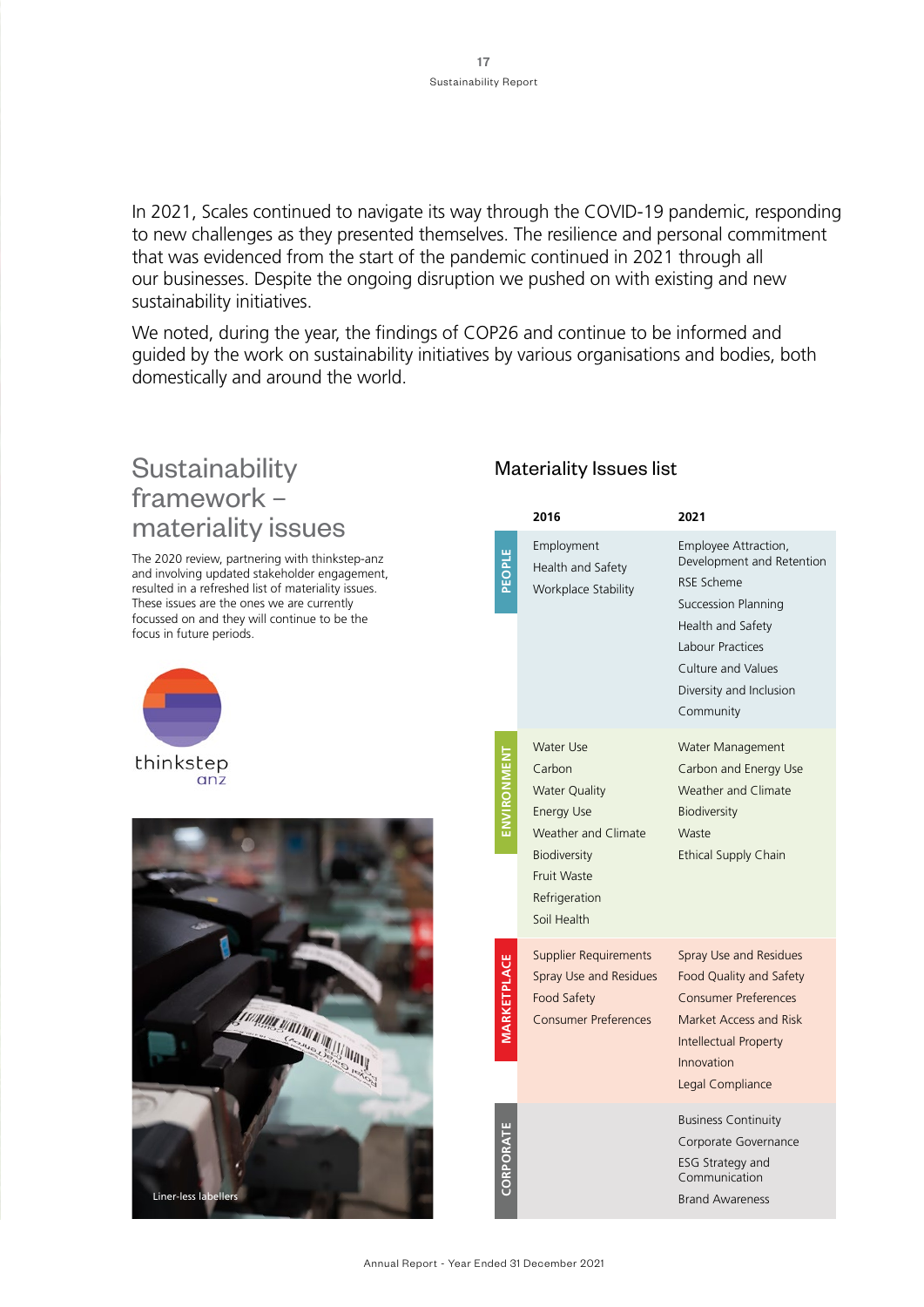## Our Team

500+ Permanent staff members

~1,150 38% RSE workers Permanent female staff Scales wide

45 years Longest serving employee

> Female senior leadership/ management staff

 $30\%$ 

# Our People

Scales' priority is to create and sustain long-term value through focusing on our people, culture and communities.

# Health and Safety

"Health and safety are an important and integral part of our everyday practices – safety to the core."



Health and safety remains a critical focus of the business. COVID-19 continues to test our policies and practices, with the teams' culture also continuing to respond in an impressive manner.

#### Key initiatives in 2021 included:

- Targeted injury management focus with specific prevention initiatives developed across the businesses
- Leading engagement with forklift simulator programme, including upskilling and cross-site safety standard auditing
- Adaptable COVID-19 response planning put in place, embracing new contact tracing technology
- Partnership with Mentemia, to provide wellbeing tools and resources for our employees
- Continued growth of our wellbeing strategy

An analysis of injuries continued to show a decline in their severity due to a continued focus on injury prevention and management. Dedicated management of the business' critical risks has seen no notifiable injuries occur. Several injury prevention measures are in place, with dedicated manual handling training and Mr Apple's injury management specialist rolling out fun new initiatives and challenges to increase engagement in our people getting work fit.

The last 2 years have been difficult for many people and, as essential businesses, we understand that some of our team members may have experienced additional mental and emotional pressure. In order to help support our staff we are extremely pleased to have partnered with Mentemia, a mental health and wellbeing platform. Italian for 'my mind', Mentemia was established by Sir John Kirwan and technology entrepreneur Adam Clark to help people with their mental health by providing an evidence-based, self-care product for workplaces, including practical tips and tools to help users take control of their daily mental wellbeing.

An initial launch session with our Mr Apple team was held over Zoom, with Sir John Kirwan sharing his mental health story and health psychology expert Dr Fiona Crichton giving insight into the neurological side of mental health. Tips and tools were shared to help combat stress and mental ill-health and the Mentemia app was introduced. Two follow-up sessions were also held with our people leaders to provide them with information around how to lead and manage teams in terms of wellbeing matters. We are eager to embed the importance of mental health and wellbeing into our teams' daily working lives.

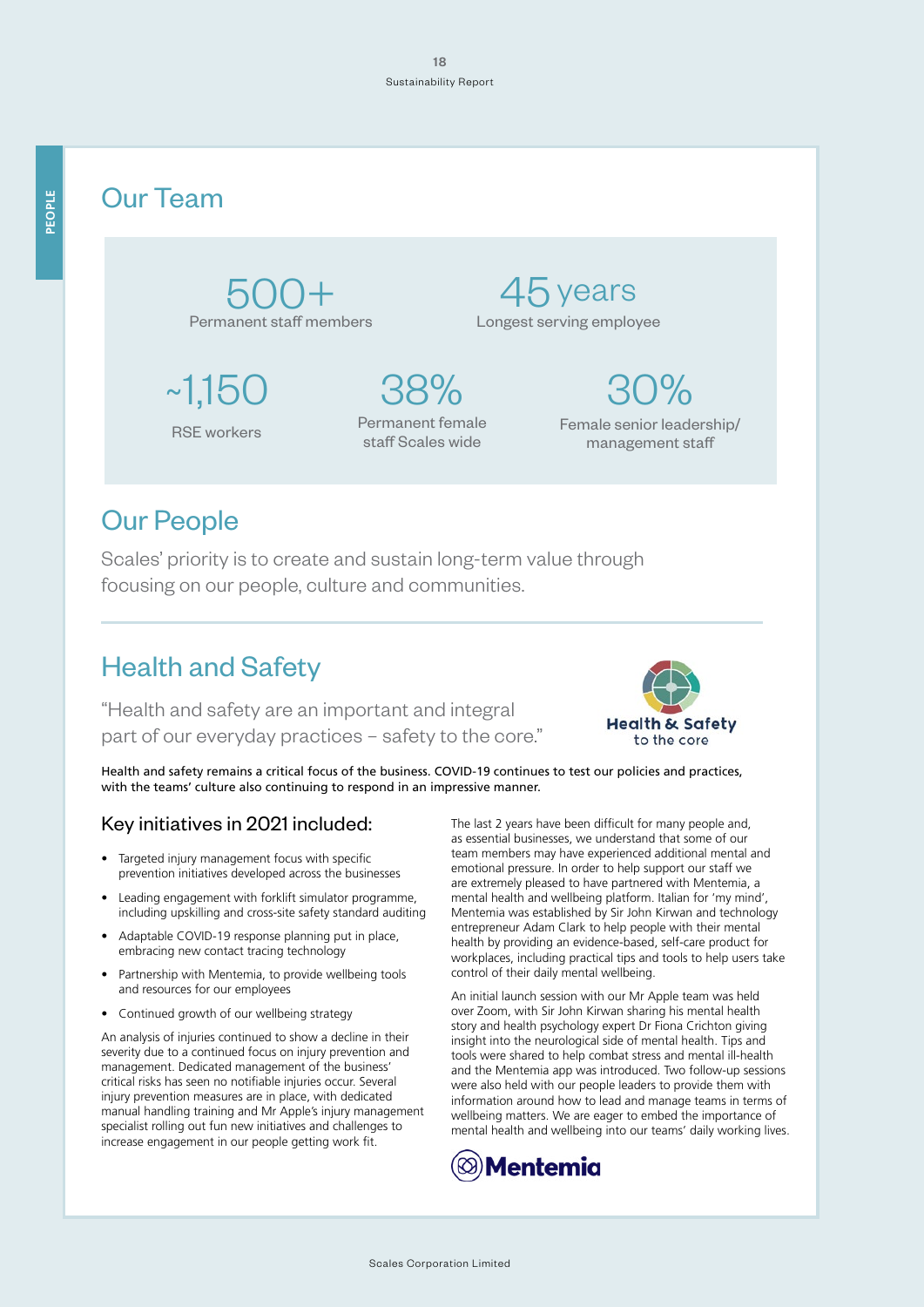## Governance and Ethics

The Board remains committed to governance best-practice, even with the ongoing COVID-19 disruption.

- Board and committee meetings via Zoom, where in-person meetings are not possible, has become standard practice
- In 2021 we held the Annual Shareholders' Meeting as a hybrid meeting. This involved shareholders attending either in-person in Christchurch, or virtually via Zoom link. All shareholders had the ability to vote on resolutions and to ask the Directors questions, which ensured the widest possible participation. It is the intention to continue to

hold shareholder meetings in this manner

- During the year the Directors were pleased to be able to continue their support of the Institute of Directors Future Directors programme, and we welcomed Kelly Brown as our fifth Future Director. Kelly has an international marketing background and both the Board and Kelly have benefitted from her participation at meetings
- Also during the year we upgraded the Company's Ethical Reporting Hotline (Report It Now/EthicsPro)



## **Marketplace**

Our marketplaces continue to evolve, as a greater emphasis is placed on the sustainability of products and supply chains. We are continuing to invest across our businesses to make sure we are ahead of these changes, with a particular focus on compliance, traceability and input reduction. Initiatives and achievements during the year included the following.

#### Certification and auditing

- Improved technology and systems to allow remote auditing by customers, certification bodies and government agencies as part of our regulatory and certification processes
- 2021 saw Mr Apple, as one of three organisations representing the apple industry, take part in an audit of our facilities with China's government. The audit was very successful with no further improvements required

#### Spray use and residue

In partnership with Plant & Food Research and other industry bodies, considerable focus was put on orchard management practices, spray timing and other control measures. This focus resulted in a substantial decrease in interceptions and will continue to play a big part in maintaining and improving our market access.



#### **Technology**

A key goal of Mr Apple is to increase the amount and quality of information exchanged digitally across our supply chain, with the aim to improve decision making and traceability. There have been several areas of improvement:

- Advances in orchard technology have meant that we are now able to generate unique electronic bin cards and consignments on-orchard. The electronic data is transferred direct from the orchards to receival sites enabling planning and critical decisions to be made prior to the fruit arriving at our packhouse facilities
- The fruit is now scanned in the bins on-orchard, adding to the information accompanying the consignment, enabling the right fruit to be targeted for the right markets, and provide product traceability back to the orchard
- Relocating product between sites is now completed electronically through data transferral and has resulted in increased efficiencies and a large decrease in paper use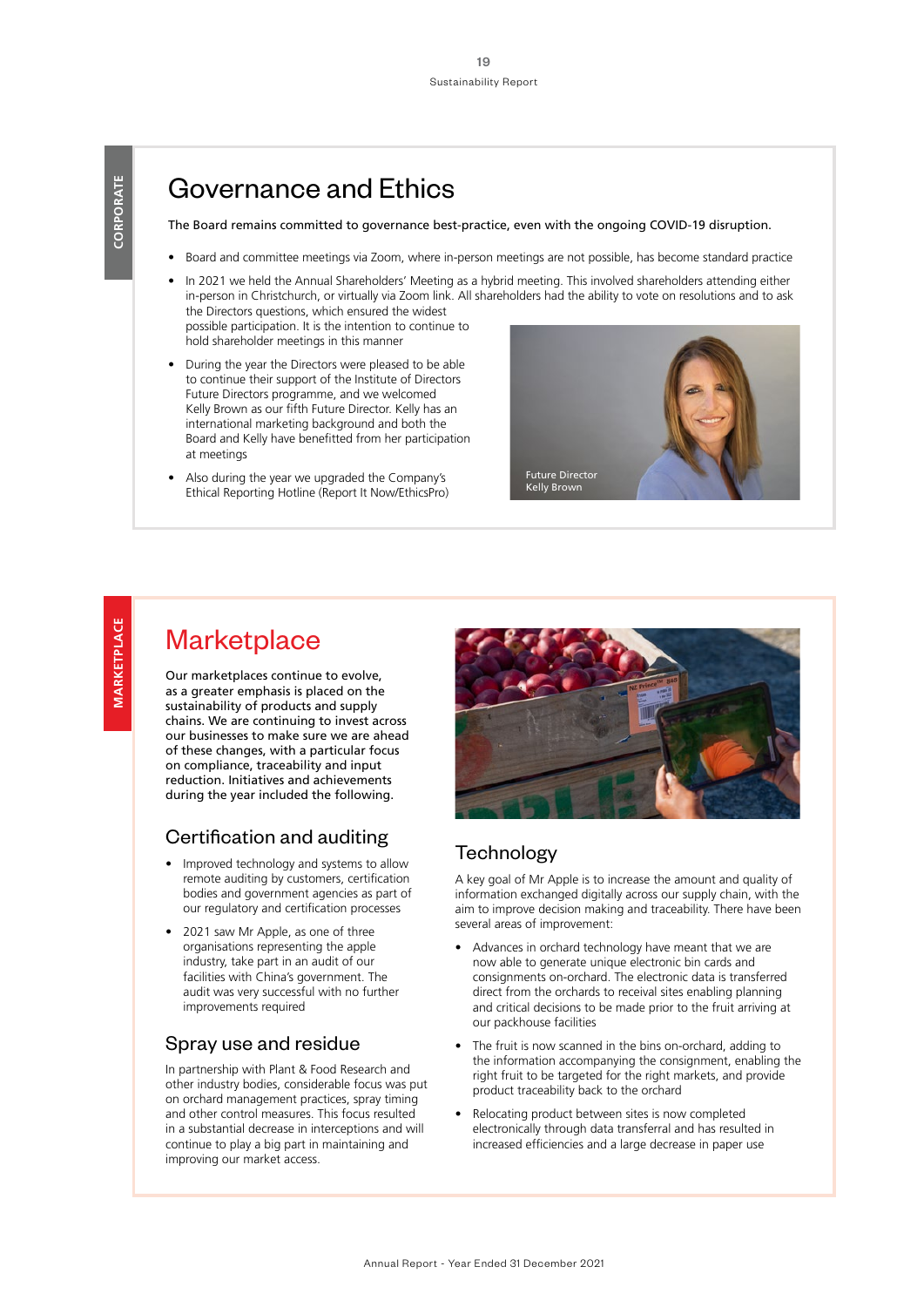# Our Environment

We are guardians and custodians of the environment we use and impact. Our actions are designed to ensure sustainability of the environment, and our businesses, for future generations.

Through 2021 we continued to improve our data capture relating to our environmental footprint, which streamlined our reporting and created measurement improvements. We also initiated and completed several successful projects listed below.

#### Highlights from 2021:

- Minimising freight movements was aided by the commissioning of the new Whakatu coolstore, reducing distance travelled between coolstores and the Whakatu packhouse
- The creation of sustainability champions at packhouses to increase communication and feedback between sites and Mr Apple's head office
- A trial LED replacement project was undertaken at one of our accommodation sites on-orchard, with the actual reduction in electricity use to be measured over the coming months
- A project to monitor and improve soil health was set up on one of our Mr Apple orchards, helping to deepen our understanding of our impact on ecosystems
- An initial in-house carbon footprint assessment conducted for Meateor NZ has started the process of understanding its footprint and is the first step on the journey of reducing this
- We participated in the *Sustainable is Attainable* initiative run by the Hawke's Bay Business Hub that aims to find the most cost effective or valuable disposal method for waste streams. Initial results are to be announced in early 2022
- The installation of liner-less labellers for carton end labels at Whakatu packhouse for the 2022 season, with a projected waste reduction of 3-4 tonnes of label backing tape per annum
- An initial report on potential carbon sequestration of apple trees was received from AUT with next steps to be discussed in the coming year

#### Mr Apple Environmental Plan

We remain aligned to our chosen United Nations Sustainable Development Goals and, this year, have included climate action as our fifth goal.



We continued to experience ongoing disruption due to the effects of COVID-19 during 2021. Whilst this has had an effect on our performance against our goals, we note that we have already exceeded some targets. We remain committed to continuing improvements, while addressing areas of underperformance.

| Goal                                                                                                                                      | <b>Initiatives</b>                                                                                                                                                                                                                                            | Change<br>2018 to 2021   |
|-------------------------------------------------------------------------------------------------------------------------------------------|---------------------------------------------------------------------------------------------------------------------------------------------------------------------------------------------------------------------------------------------------------------|--------------------------|
| Carbon intensity<br>goal of 1 per<br>cent reduction in<br><b>GHG</b> emissions<br>per million dollars<br>gross turnover from<br>2018-2024 | See page 21                                                                                                                                                                                                                                                   | 9 per cent<br>reduction  |
| Reduce paper use<br>by 10 per cent per<br>annum                                                                                           | Further conversion from paper to digital<br>processes<br>Education and communication across teams<br>Moving to a lighter weight paper                                                                                                                         | 69 per cent<br>reduction |
| Reduce waste to<br>landfill by 30 per<br>cent by 2024                                                                                     | Hand dryers instead of paper towels<br>implemented at Whakatu packhouse<br>Implementation of liner-less labellers<br>A move to compostable cups in the<br>packhouse<br>Education and engagement with sites                                                    | 64 per cent<br>reduction |
| Reduce electricity<br>consumption by<br>3 per cent by 2024                                                                                | LED replacements across accommodation<br>facilities<br>Using Demand Flex where possible <sup>1</sup><br>Continued following of EECA report advice<br>where applicable                                                                                         | 2 per cent<br>increase   |
| Reduce overall fuel<br>use by 5 per cent<br>by 2024                                                                                       | Continued monitoring using EROAD<br>Continued proactive maintenance<br>Replacing petrol orchard equipment with<br>electric where applicable<br>Continued focus on replacing old machinery<br>with more efficient, new machinery<br>Reduced trucking movements | 1 per cent<br>reduction  |

 Demand Flex moves electricity consumption from times when it is typically more expensive and carbon-intensive to times when it is cheaper and when there is more renewable energy in the system.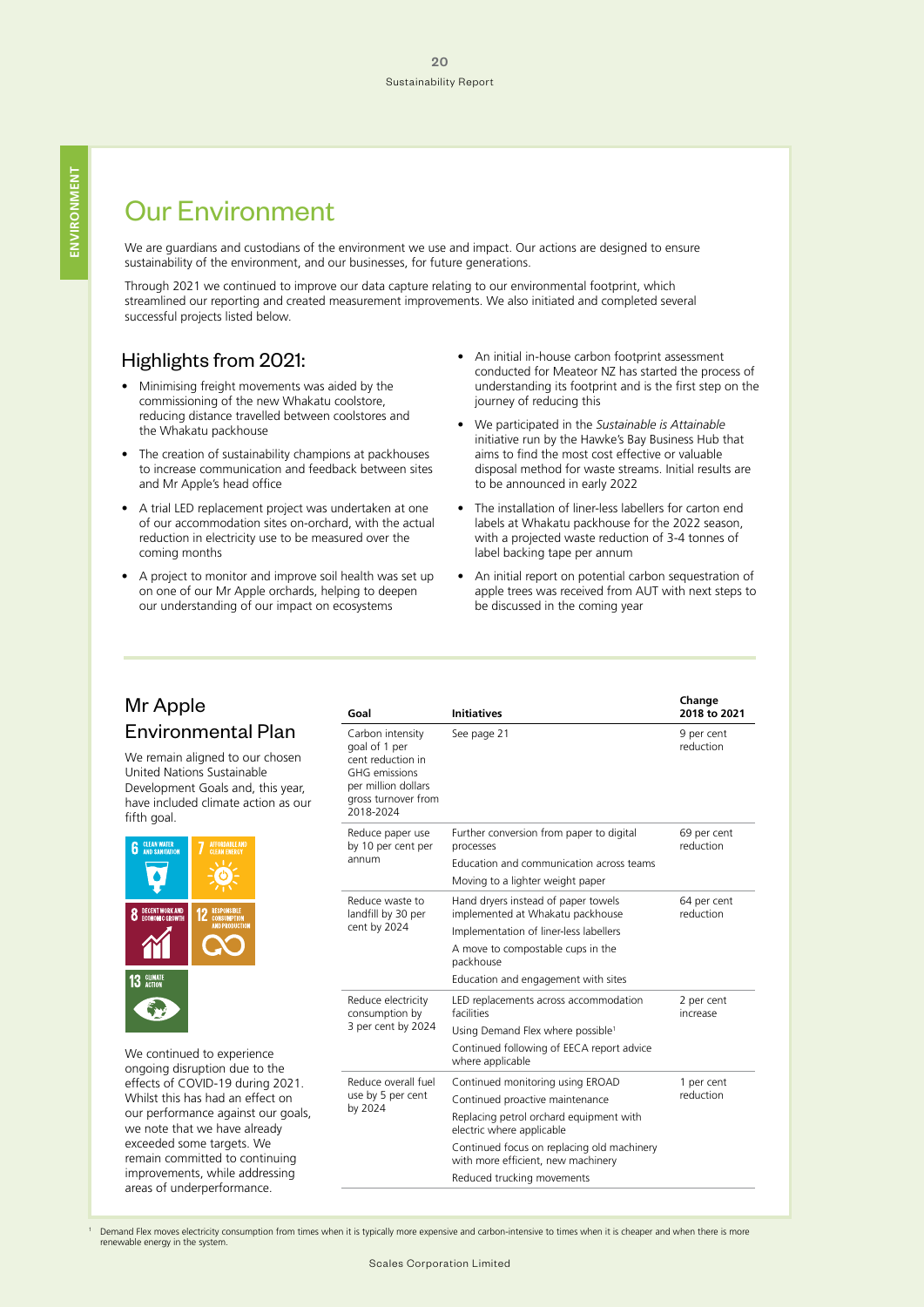In 2022 the focus will be to broaden the scope of internal reporting and setting targets across water use and biodiversity. Opportunities to engage with suppliers (such as electricity and packaging suppliers as well as freight and shipping companies) to look for opportunities and synergies will also be a key focus.

#### Toitu- Envirocare carbonreduce Certification

Mr Apple completed its fourth year of carbon footprint initiatives as part of the Toitū carbon reduce program.

Our energy consumption increased due to an extended packing season and coolstorage requirements (due to labour shortages and shipping disruptions respectively), which contributed to increased emissions from energy in 2021 compared to 2020.



However, due to less fruit being harvested, reduced shifts at the Waipawa packhouse and the commissioning of our new Whakatu coolstore (providing greater centralisation of operations) there was a reduction of almost 220 tonnes of CO2 equivalent (tCO2e) compared to 2020 from external freight providers. This is a 35 per cent reduction of total (non-refrigerated) freight. In addition, due to a lower volume of fruit being exported, our shipping related carbon emissions fell by more than 2,600 tCO2e, or just over 11 per cent compared to 2020.

In summary:

- Compared to 2020, carbon emissions have reduced by 14 per cent on an absolute level from 23,535 to 20,222 tCO2e and 2 per cent on a per TCE basis (see below)
- Direct emissions from owned or controlled sources have decreased by 8 per cent to 2,967 tCO2e
- Indirect emissions from the generation of purchased energy have increased by 8 per cent to 2,015 tCO2e. All other indirect emissions that occur in Mr Apple's value chain have decreased by 17 per cent to 15,236 tCO2e



#### Mr Apple Carbon Emissions Change - 2020 to 2021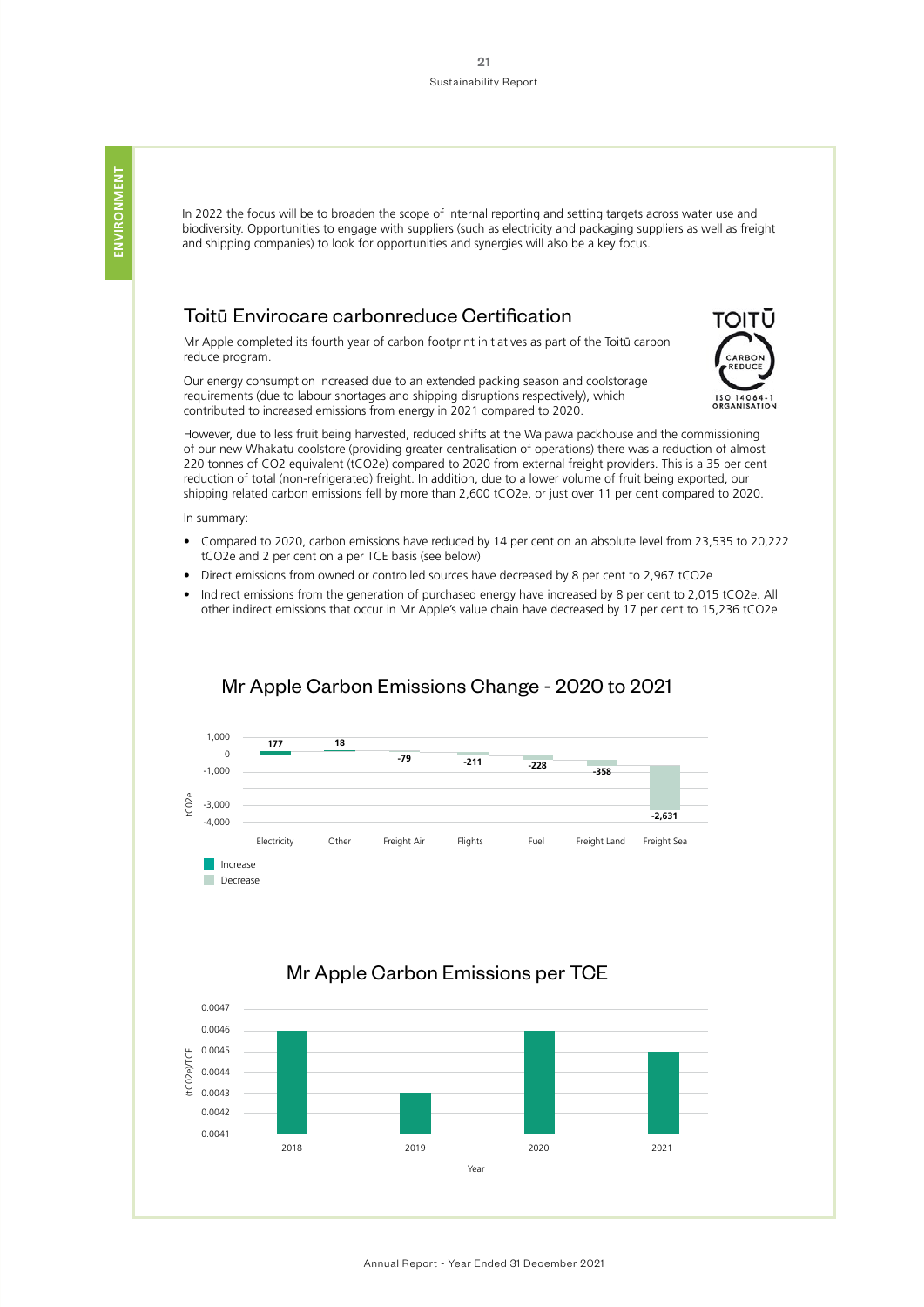**THEME 2**

**THEME 2** 

# Our TCFD Report

### Governance

Disclose the organisation's governance around climate-related risks and opportunities

Climate change impacts are a key consideration for our management teams when reviewing long term strategy, assessing enterprise risk and when evaluating annual performance against plans for their respective businesses. These are also included as a key output in any due diligence when looking at new acquisitions.

Sources of information for strategy, Enterprise Risk Management (ERM) and Key Performance Indicator (KPI) setting comes from scenario modelling, materiality assessments, baseline analysis and industry consultation. The performance against KPI is measured via internal reporting and third-party assurance or certification programmes where applicable (e.g. Toitū).

These documents are escalated and reviewed by Scales' management, Health & Safety and Sustainability Committee, Audit and Risk Management Committee and presented to the Board where appropriate, with a specific focus on the key opportunities and material risks across our business units.

## **Strategy**

Disclose the actual and potential impacts of climate-related risks and opportunities on the organisation's businesses, strategy, and financial planning where such information is material

Scales' risks and opportunities have been prioritised based on:

- short, medium and long-term timelines and
- the impact on our businesses, environment, people and communities (low, medium and high)

Risk strategies range from contingency plans (risk acceptance), elimination, risk transfer and/ or mitigation, while we look to leverage our competitive advantages to capitalise on climate change opportunities.

Most of the strategies outlined below focus on the elimination or mitigation of the physical impacts caused by climate change (under 2 degrees scenario<sup>1</sup>) and are viewed as medium or high risk. As in 2020, water availability and accessibility has been identified as a priority in the long term and, while we have good supply across our orchards, we are actively looking at initiatives to improve our water use efficiency and security.

In 2022 we intend to engage external consultants to deliver more granular spatial information over a range of climate change scenarios. This will then feed into our re-assessment of opportunities and risks across our businesses.

At this stage our focus remains on water security, energy management, increased use of technology and digitisation to improve efficiencies and traceability, selection of growing areas, soil management and improving our partnerships across the value chain. We will also undertake more analysis to better understand some of the transitional risks our businesses may face in the future, including increased regulation, policy changes and consumer preferences because of climate change.

1 As outlined by NIWA at https://niwa.co.nz/our-science/climate/information-and-resources/clivar/scenarios#regional